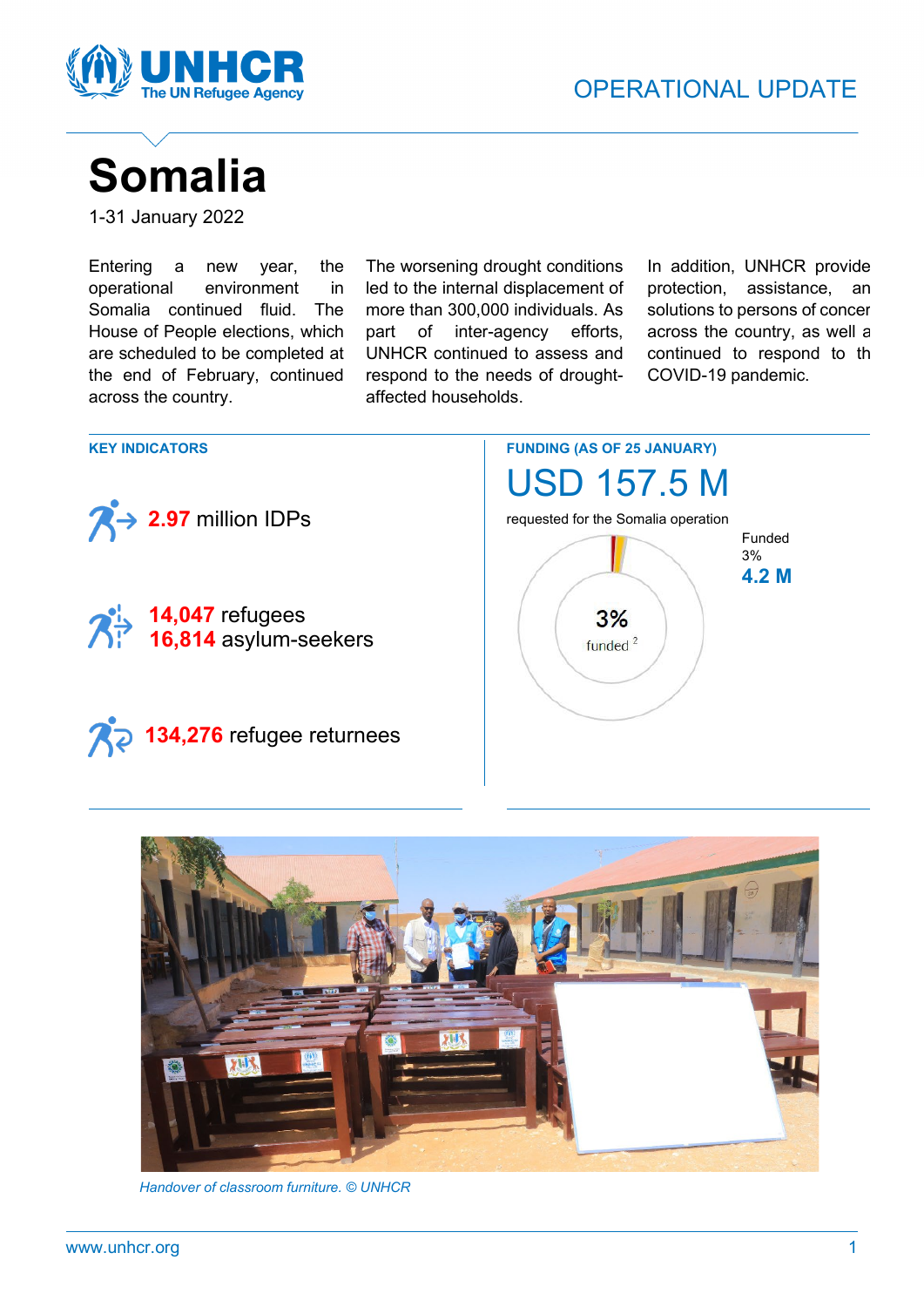

## Update on Achievements

### Operational Context

Somalia hosts close to 31,000 refugees and asylum-seekers, of which 71% are women and children. The vast majority of refugees and asylum-seekers (68%) are from Ethiopia, followed by Yemen (28%). Most refugees and asylum-seekers reside in urban or periurban settings across Woqooyi Galbeed and Bari regions, in the northern parts of the country.

Entering 2022, the operational context in Somalia remained complex and characterized by insecurity, displacement as well as political turmoil due to the ongoing elections. By the end of January, the House of People elections remained in progress. The Federal Government of Somalia has committed to finalize the House of People elections as well as the long overdue Presidential elections by 25 February.

Somalia continued to be severely impacted by the drought, for which a state of emergency was issued in November 2021. The UNHCR-led Protection and Return Monitoring Network (PRMN), implemented in partnership with NRC, reported 317,000 new internal displacements in January. Of these, a staggering 309,000 were triggered by drought or lack of livelihood while 7,000 were related to conflict and insecurity. The number of internal displacements increased significantly in January, in comparison to the 900,000 internal displacements reported in all of 2021. Displaced families continued to be in dire need of food, shelter and NFIs, and are faced with multiple protection risks. Many drought-affected families arrived in overcrowded IDP settlements, where services are already overstretched. For more information on this, see [PRMN Flash Report](https://www.sheltercluster.org/sites/default/files/docs/unhcr_flash_report_17-_increasing_pressure_on_overstretched_idp_settlements_in_mogadishu_baidoa_and_xudur.pdf) from 29 January. Directly, and through the UNHCR-led clusters, UNHCR and partners continued to respond to the immediate needs of the displaced families.

### Achievements



#### **Multipurpose cash assistance**

In January, UNHCR distributed monthly multipurpose cash grants to 1,523 refugee and returnee households across the country.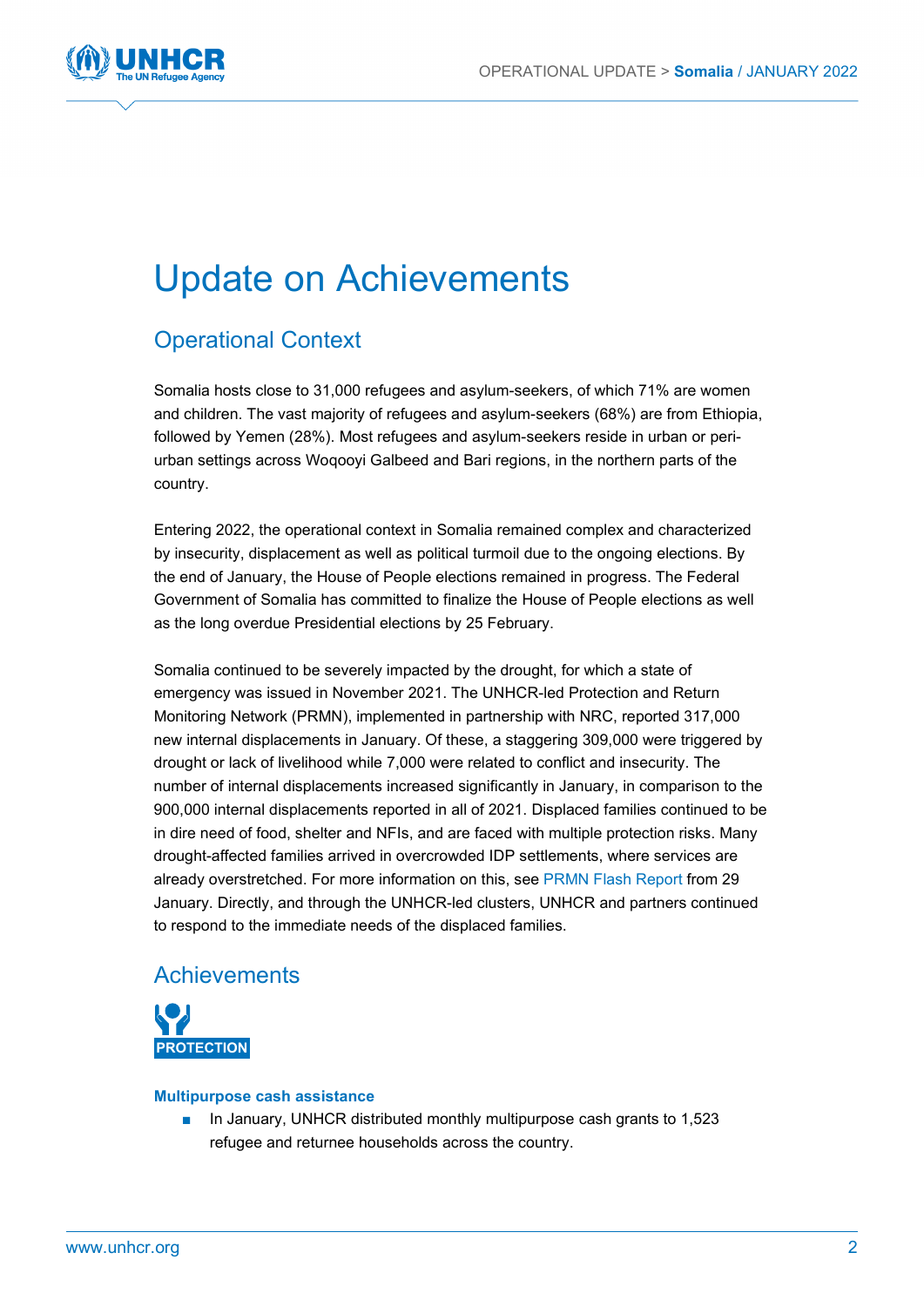

#### **Prevention and response to GBV**

Through partners and GBV committees, UNHCR identified 36 GBV cases in January across the country. Survivors were provided with medical care, psychosocial and legal support as well as dignity kits.

#### **Legal assistance and capacity development**

■ In January, 19 refugees and 34 asylum-seekers living in Galkayo, Garowe, Gardo and Bossaso were assisted with various legal assistance services including counselling, representation before the court, mediation and advocacy for release from custody.

#### **Telling the Real Story**

■ In an effort to increase public awareness of the dangers of irregular movements, *tahriib*, UNHCR and partners carried out several information campaigns, reaching 1,334 individuals across IDP sites in Baidoa, Dhobley, Fanole, Galbeed, and Dalxiska.

#### **Registration**

■ UNHCR and partners conducted a joint verification exercise for the new Ethiopian arrivals in the Qansaxley IDP camp, Dollow. A total of 203 cases (583 individuals) of Ethiopian asylum-seekers were registered during the registration mission in Dollow. In addition, UNHCR conducted verification of 41 newly arrived Ethiopian households in Kabasa IDP camp. The verified households will be registered in early February.



#### **Achievements and Impact**

- Through its partner, UNHCR covered the January-May school fees for 3,033 refugee and asylum-seeker students in primary schools, and for 451 students in secondary schools. Furthermore, 635 refugee and asylum-seeker students received transportation to school.
- To improve school infrastructure, UNHCR provided three schools in Bossaso, Garowe and Galkayo with classroom furniture (15 desks and 15 tables with white board). These public schools are attended by refugee and asylum-seeker students, as well as children from poor host communities and IDPs living the surrounding areas.
- UNHCR, along with other UN agencies and various organizations, attended the Somaliland National Education Conference Program, organized by the Ministry of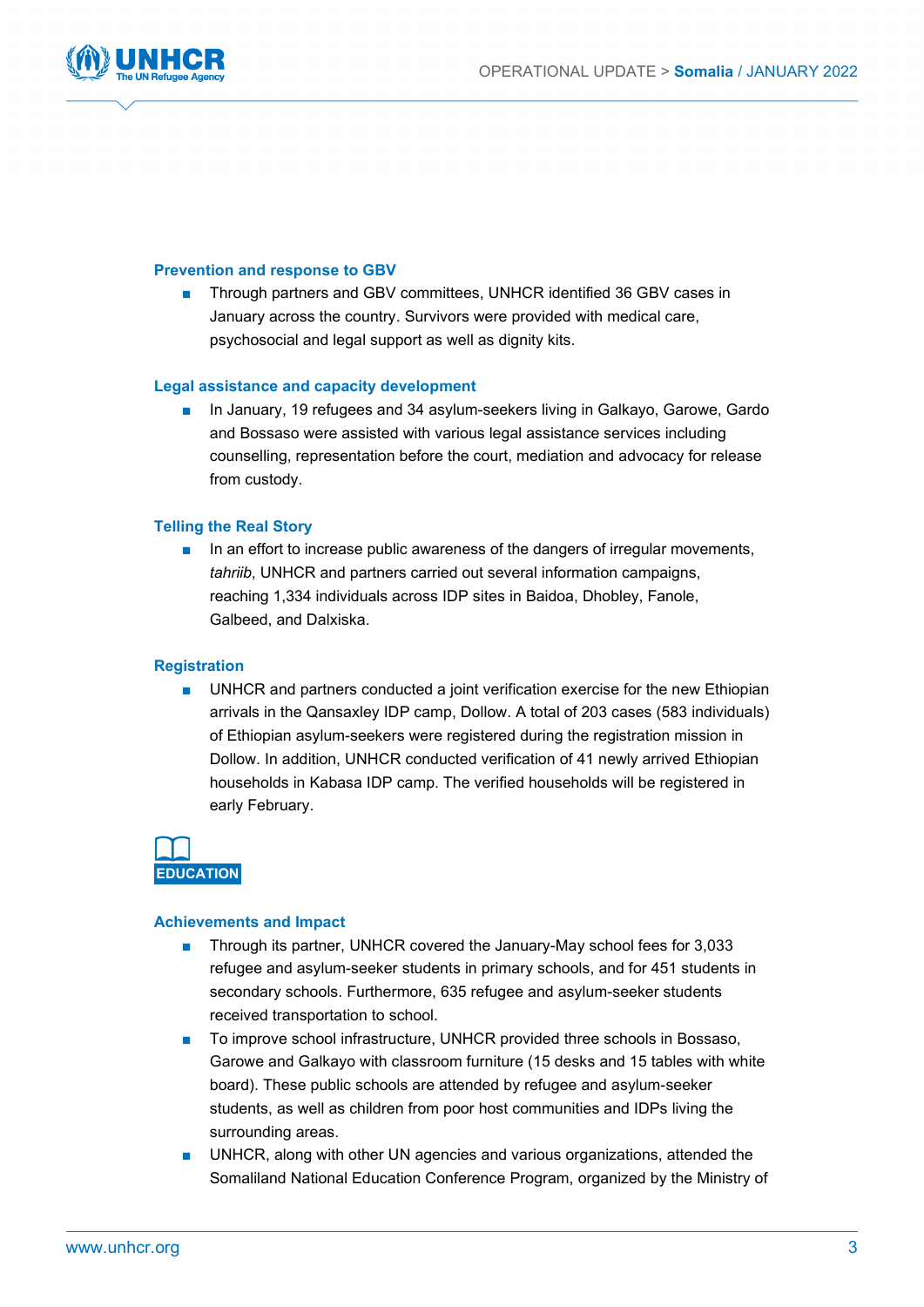

Education. During this meeting, the MoE presented the estimated cost for implementing the Education Sector Strategic Plan 2022-2026 on an annual basis.



#### **Achievements and Impact**

■ As part of UNHCR's regular healthcare activities in January, a total of 688 refugees, asylum-seekers, IDPs and hosting communities were provided with primary and secondary healthcare, while 12 individuals were referred to further care, including tertiary healthcare.

#### **COVID-19 prevention and response**

- UNHCR continued to support a quarantine and isolation facility at Berbera regional hospital, in Somaliland.
- In January, a total of 3,806 IDPs were reached through information campaigns across IDP sites in Baidoa on good hygiene practices and prevention of COVID-19.
- Through its partner hospital in Mogadishu, UNHCR distributed COVID-19 PPEs to 241 patients. The PPEs distributed by Hanano Hospital included Face masks, hand sanitizers and gloves. Hand washing facilities were also installed at the hospital entrance and other public places to contain the spread of the COVID-19 pandemics.



## ■ CCCM partners recorded a large number of displaced populations arriving at IDP

- sites in Kahda, Daynile, Dollow, Belehawa, Galkayo and Baidoa due to the impact of droughts in rural areas.
- UNHCR supported 995 drought-affected households in and around Kismayo villages with a multipurpose cash grant of USD 150 per household.
- In response to drought assessment findings, UNHCR has coordinated with relevant parties, including the government offices, regarding the distribution of cash for NFIs to 4,000 drought-affected households in Puntland and Galmudug states. The registration of beneficiaries has been completed and will be followed by the disbursement of cash grants.
- In Somaliland, the national drought committee has released an appeal for increased drought response.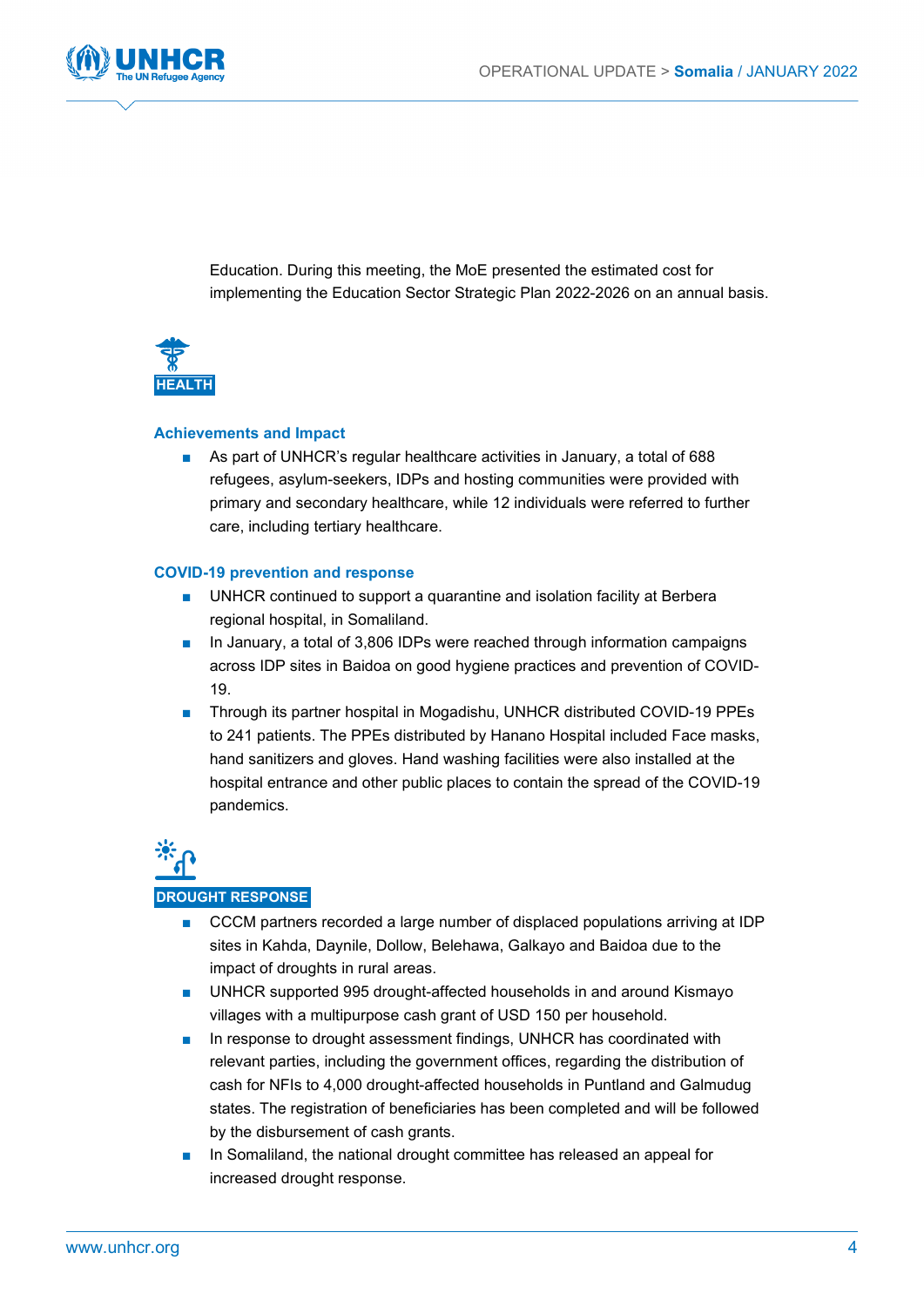

## **SHELTER, INFRASTRUCTURE AND NFIS**

#### **Shelter/NFI Achievements and Impact**

- Through its partner, UNHCR continued the construction of hybrid shelters in Jeehdin settlements. So far, the first 120 households have completed their construction, while construction is still ongoing for additional households.
- In January, 2,644 asylum-seeker households in Bossaso, Gardho, Garowe and Bossaso were provided with cash for NFIs.
- A fire erupted at Nasahablood A IDP camp, resulting in 30 houses either partially destroyed or dismantled. In addition to the destroying of the makeshift shelters, many families also lost other household items. Through its partner, UNHCR distributed standard NFI kits to 30 HHs (134 individuals).



*A woman received an NFI kit at Nasahablood A IDP Settlement Area in Hargeisa, Somaliland © UNHCR*

# **COMMUNITY EMPOWERMENT AND SELF RELIANCE**

#### **Community empowerment**

■ To strengthen participation, consultation and empowerment of refugees and other persons of concern, four monthly community meetings were organized in Bossaso and Galkayo. During the community meetings, participants discussed activities planned for 2022 and consulted refugees on way forward for increasing utilization of health and nutrition services. Participants included MoH and MoIFAD staff.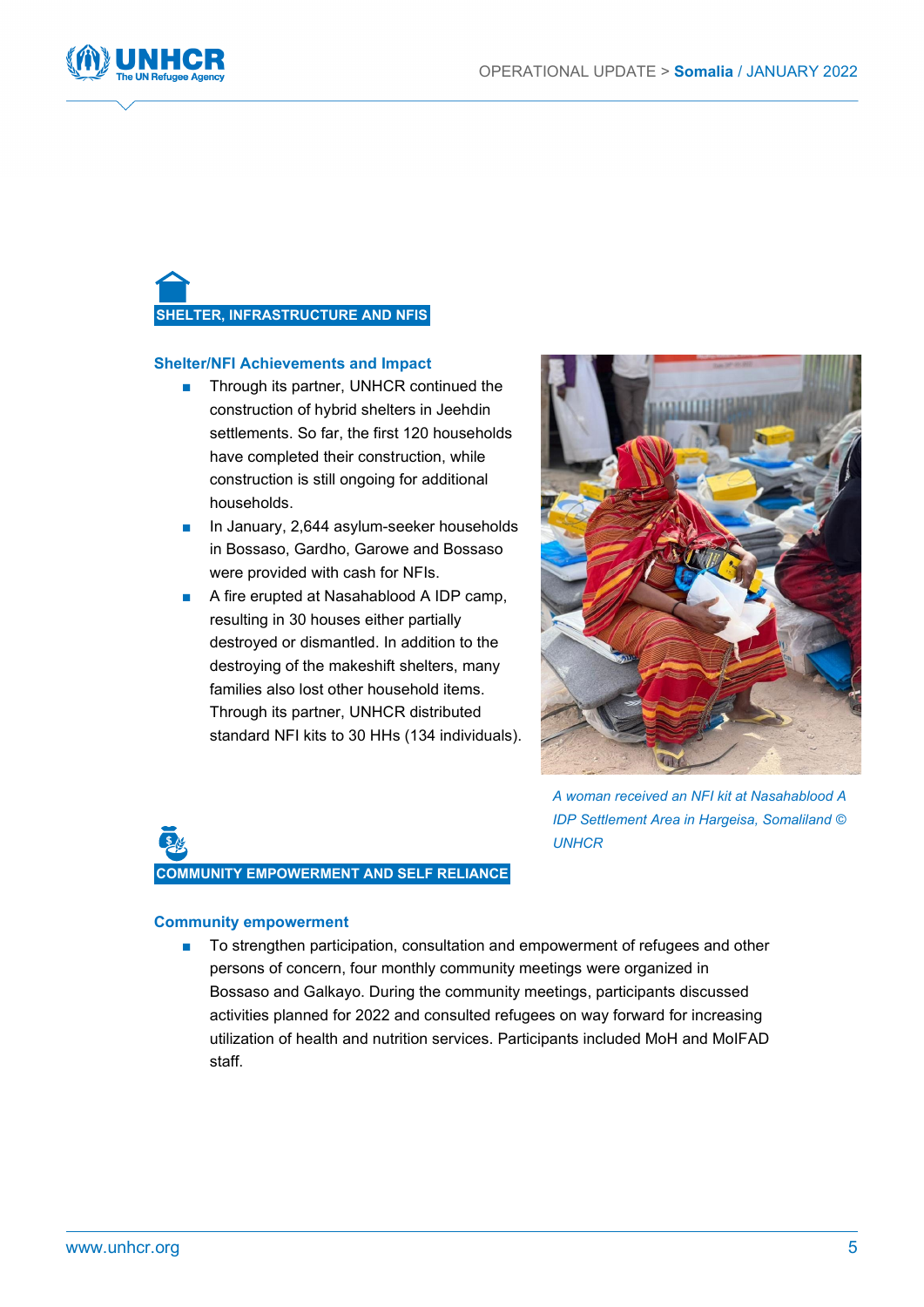

### Cluster coordination and leadership

#### **Protection Cluster**

**In January, the Protection Cluster, led by UNHCR, provided the following services:**

A total of **323,008** individuals were reached through protection monitoring.

A total of **3,937** individuals were provided with community based Mental Health and Psychosocial Support services.

A total of **1,702 individuals** were reached with capacity-building training for duty bearers and community members with a particular focus on minority communities on protection and awareness of rights initiatives.

To ensure the access to complaint and feedback mechanisms, the Protection Cluster partners on the ground received and responded feedback complaint and mechanisms from **400** individuals.

A total of **63 individuals** (37 women, and 26 men) were reached with specialized protection assistance, including victim assistance services.

In addition, the Protection Cluster organized a virtual Quarterly Joint Analysis Workshop (JAW) for Galmudug state. The session was organized to review the validity and relevance of the Somalia Protection Monitoring System (SPMS) findings (August – October 2021), identify the root causes and triggers of key protection concerns and agree on specific response mechanisms by the stakeholders. This session was attended by 30 participants.

#### **Shelter Cluster**

The **Somalia Shelter Cluster**, **led by UNHCR**, is a coordination mechanism that supports people affected by conflicts and natural disasters.

In January, the cluster partners reached **32,265** people with non-food items (NFI) kits; and **25,253** people with shelter assistance. This is **4%** of the targeted 803,000 individuals with NFI assistance, and **6%** of the targeted 430,800 individuals with shelter assistance.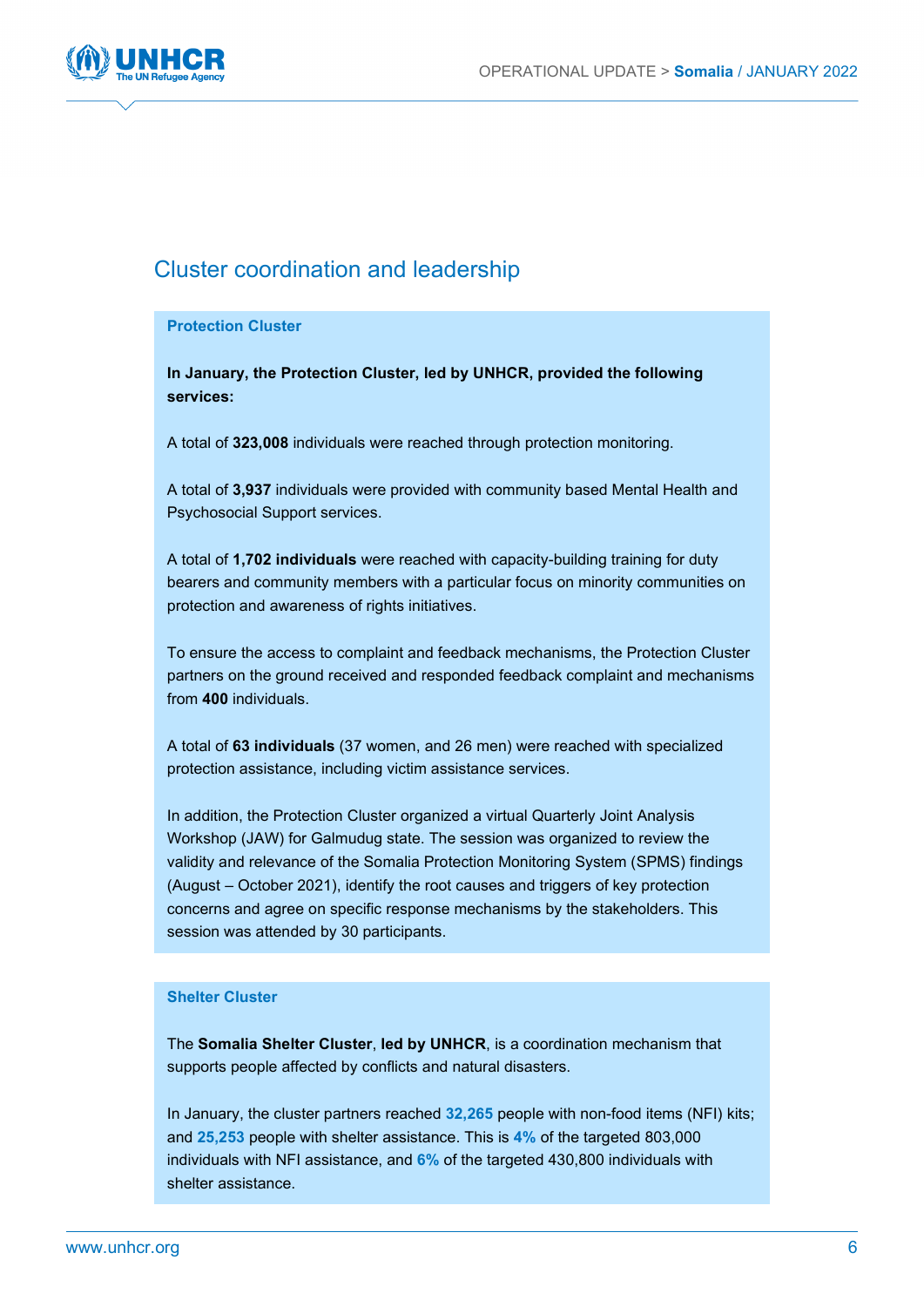

#### **CCCM Cluster**

The Somalia **CCCM Cluster**, **co-led by UNHCR**, strengthens services at site level through improved site management and coordination; improves living conditions through site development and strengthens community self-management.

The **CCCM** cluster together with Child Protection and GBV AORs held a joint safety audit workshop for 115 individuals, including CCCM partners, Child protection/GBV AoRs partners and cluster focal points.

In January, the Cluster Partners carried out **three site verification assessments** in Jalalaqsi, Dollow and Garowe, verifying 33 IDP sites and 24,646 households.

CCCM partners conducted a capacity-building training for **370** IDP community leaders, partner staff and local authorities involved in CCCM activities, with the aim to enhance their knowledge and understanding of Housing, Land and Property (HLP) issues, CCCM concepts and IDP settlement planning.

Partners organized **site-level coordination meetings** across IDP sites in **21 districts** where humanitarian partners, IDP community leaders and local authorities attended to discuss enhanced service delivery and challenges affecting displaced populations.

In January, site monitoring activities covered a total of **790 IDP sites** in 21 districts. CCCM Partners identified gaps in access to food, livelihoods, health services and WASH facilities

CCCM partners conducted COVID-19 awareness-raising campaigns across 264 selected sites, reaching more than **4,541** individuals (70% women and children).

A Cash-for-Work (CfW) program supported **608** individuals from vulnerable households. Each beneficiary received a monthly incentive of USD 50, which the majority (52%) of the families reached reported to have spent on food and medicines.

The various Complaint and Feedback Mechanism reported **5,165 cases,** representing the highest number of cases reported in one month.